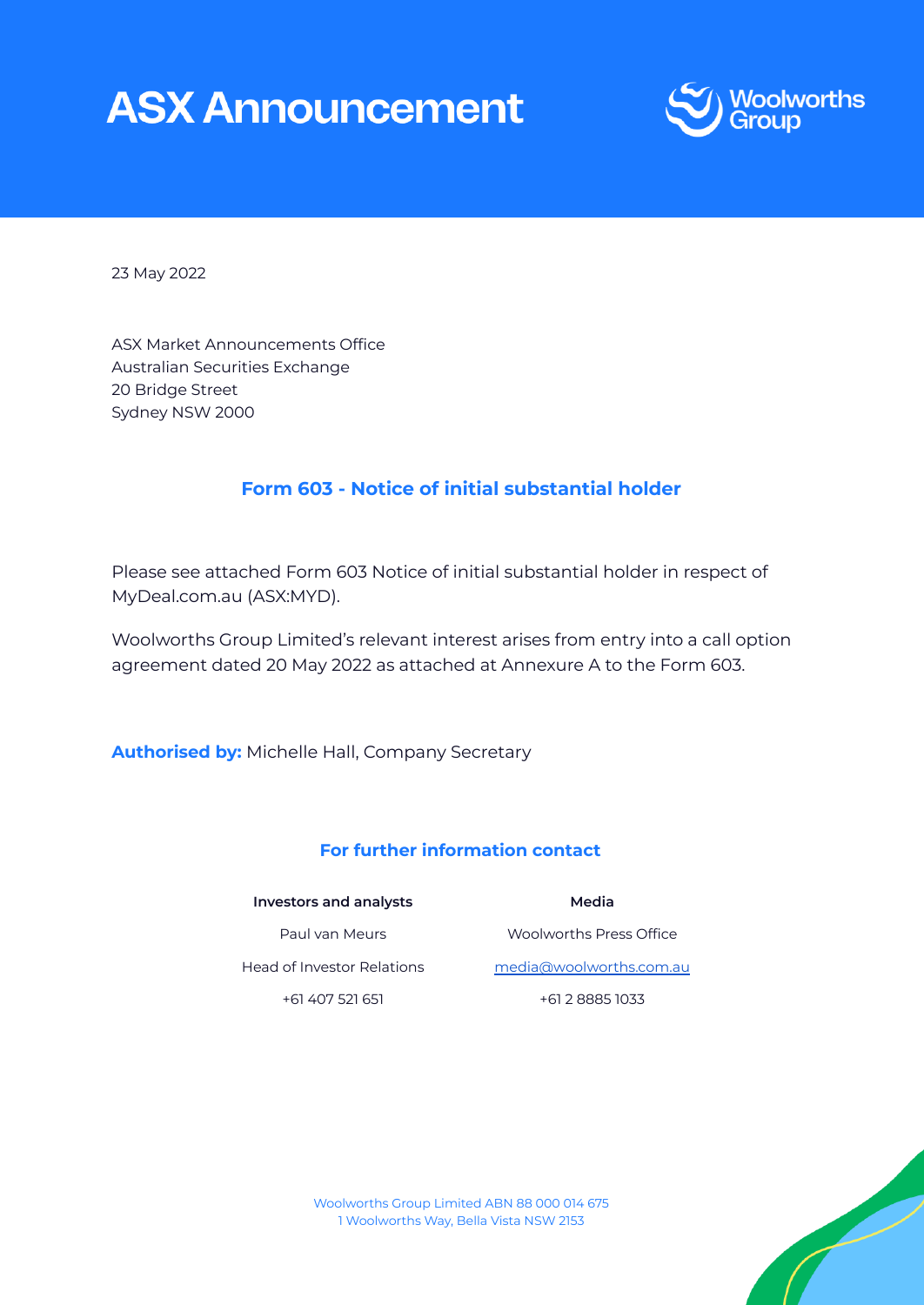#### **Form 603 Corporations Act 2001 Section 671B**

# **Notice of initial substantial holder**

| To Company Name/Scheme                    | MyDeal.com.au Limited (MyDeal)        |  |
|-------------------------------------------|---------------------------------------|--|
| <b>ACN/ARSN</b>                           | ACN 640 108 130                       |  |
| 1. Details of substantial holder (1)      |                                       |  |
| Name                                      | Woolworths Group Limited (Woolworths) |  |
| ACN/ARSN (if applicable)                  | ACN 000 014 675                       |  |
| The holder became a substantial holder on | 20/5/2022                             |  |

#### **2. Details of voting power**

The total number of votes attached to all the voting shares in the company or voting interests in the scheme that the substantial holder or an associate (2) had a relevant interest (3) in on the date the substantial holder became a substantial holder are as follows:

| Class of securities (4) | Number of securities | Person's votes (5) | Voting power (6) |
|-------------------------|----------------------|--------------------|------------------|
| Ordinary shares         | .506.634             | 51.506.634         | 19.9%            |

#### **3. Details of relevant interests**

The nature of the relevant interest the substantial holder or an associate had in the following voting securities on the date the substantial holder became a substantial holder are as follows:

| Holder of relevant interest |            | Nature of relevant interest (7)                                                                                                                                                                                                                             | Class and number of securities |  |
|-----------------------------|------------|-------------------------------------------------------------------------------------------------------------------------------------------------------------------------------------------------------------------------------------------------------------|--------------------------------|--|
|                             | Woolworths | Relevant interest held under sections<br>$608(1)(c)$ and $608(8)$ of the Corporations<br>Act 2001 (Cth) (Corporations Act)<br>arising from the entry into the call option<br>agreement dated 20 May 2022 attached<br>at Annexure A (Call Option Agreement). | 51,506,634 ordinary shares     |  |

#### **4. Details of present registered holders**

The persons registered as holders of the securities referred to in paragraph 3 above are as follows:

| Holder of relevant | Registered holder of                                                            | Person entitled to be                                                                  | Class and number              |
|--------------------|---------------------------------------------------------------------------------|----------------------------------------------------------------------------------------|-------------------------------|
| interest           | securities                                                                      | registered as holder (8)                                                               | of securities                 |
| Woolworths         | Sean Amila Senvirtne in his<br>capacity as trustee of the Kandy<br>Temple Trust | <b>Sean Amila Senvirtne in his</b><br>capacity as trustee of the Kandy<br>Temple Trust | 51,506,634<br>ordinary shares |

#### **5. Consideration**

The consideration paid for each relevant interest referred to in paragraph 3 above, and acquired in the four months prior to the day that the substantial holder became a substantial holder is as follows:

| Holder of relevant | Date of acquisition | Consideration (9)                                                           |          | Class and number              |
|--------------------|---------------------|-----------------------------------------------------------------------------|----------|-------------------------------|
| interest           |                     | Cash                                                                        | Non-cash | of securities                 |
| Woolworths         | 20 / 05 / 2022      | "Option<br>Consideration"<br>as defined in the<br>Call Option<br>Agreement. | N/A      | 51,506,634<br>ordinary shares |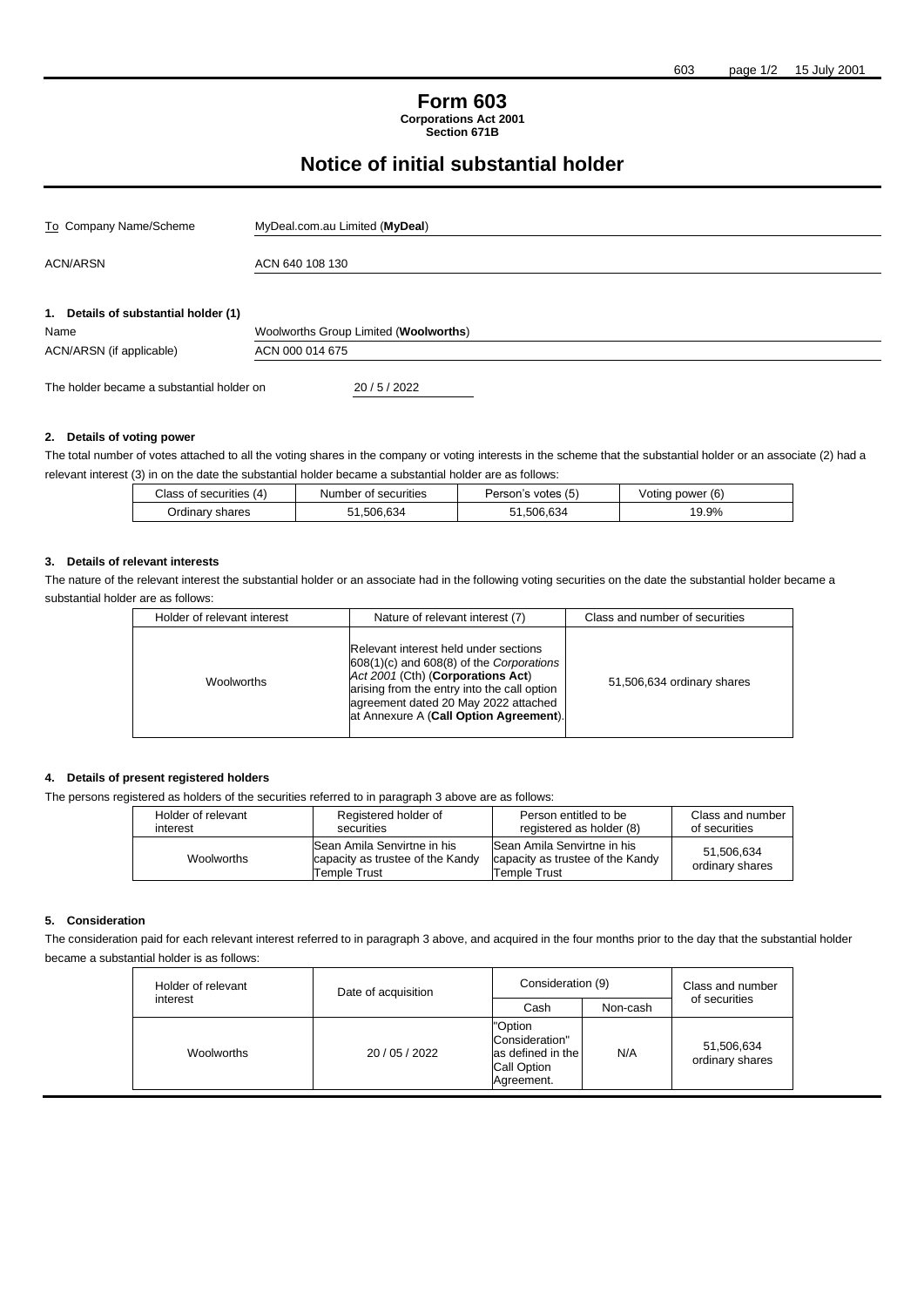#### **6. Associates**

The reasons the persons named in paragraph 3 above are associates of the substantial holder are as follows:

| Name and ACN/ARSN (if applicable) | Nature of association                                                                                                                                                                                                         |
|-----------------------------------|-------------------------------------------------------------------------------------------------------------------------------------------------------------------------------------------------------------------------------|
| Each entity listed in Annexure B  | Each entity listed in Annexure B is an associate of Woolworths pursuant to section<br>$12(2)(a)(i)$ of the Corporations Act because each of the entities is a subsidiary of,<br>and accordingly is controlled by, Woolworths. |

#### **7. Addresses**

The addresses of persons named in this form are as follows:

| Name                             | Address                                |
|----------------------------------|----------------------------------------|
| Woolworths                       | 1 Woolworths Way, Bella Vista NSW 2153 |
| Each entity listed in Annexure B | <b>See Annexure B</b>                  |

# **Signature**

|           | print name Michelle Hall | capacity | <b>Company Secretary</b> |
|-----------|--------------------------|----------|--------------------------|
| sign here | Mk                       | date     | 23/5/2022                |

#### **DIRECTIONS**

(1) If there are a number of substantial holders with similar or related relevant interests (eg. a corporation and its related corporations, or the manager and trustee of an equity trust), the names could be included in an annexure to the form. If the relevant interests of a group of persons are essentially similar, they may be referred to throughout the form as a specifically named group if the membership of each group, with the names and addresses of members is clearly set out in paragraph 7 of the form.

(2) See the definition of "associate" in section 9 of the Corporations Act 2001.

- (3) See the definition of "relevant interest" in sections 608 and 671B(7) of the Corporations Act 2001.
- (4) The voting shares of a company constitute one class unless divided into separate classes.
- (5) The total number of votes attached to all the voting shares in the company or voting interests in the scheme (if any) that the person or an associate has a relevant interest in.
- (6) The person's votes divided by the total votes in the body corporate or scheme multiplied by 100.
- (7) Include details of:
	- (a) any relevant agreement or other circumstances by which the relevant interest was acquired. If subsection 671B(4) applies, a copy of any document setting out the terms of any relevant agreement, and a statement by the person giving full and accurate details of any contract, scheme or arrangement, must accompany this form, together with a written statement certifying this contract, scheme or arrangement; and
	- (b) any qualification of the power of a person to exercise, control the exercise of, or influence the exercise of, the voting powers or disposal of the securities to which the relevant interest relates (indicating clearly the particular securities to which the qualification applies).

See the definition of "relevant agreement" in section 9 of the Corporations Act 2001.

- (8) If the substantial holder is unable to determine the identity of the person (eg. if the relevant interest arises because of an option) write "unknown.'"
- (9) Details of the consideration must include any and all benefits, moneys and other, that any person from whom a relevant interest was acquired has, or may, become entitled to receive in relation to that acquisition. Details must be included even if the benefit is conditional on the happening or not of a contingency. Details must be included of any benefit paid on behalf of the substantial holder or its associate in relation to the acquisitions, even if they are not paid directly to the person from whom the relevant interest was acquired.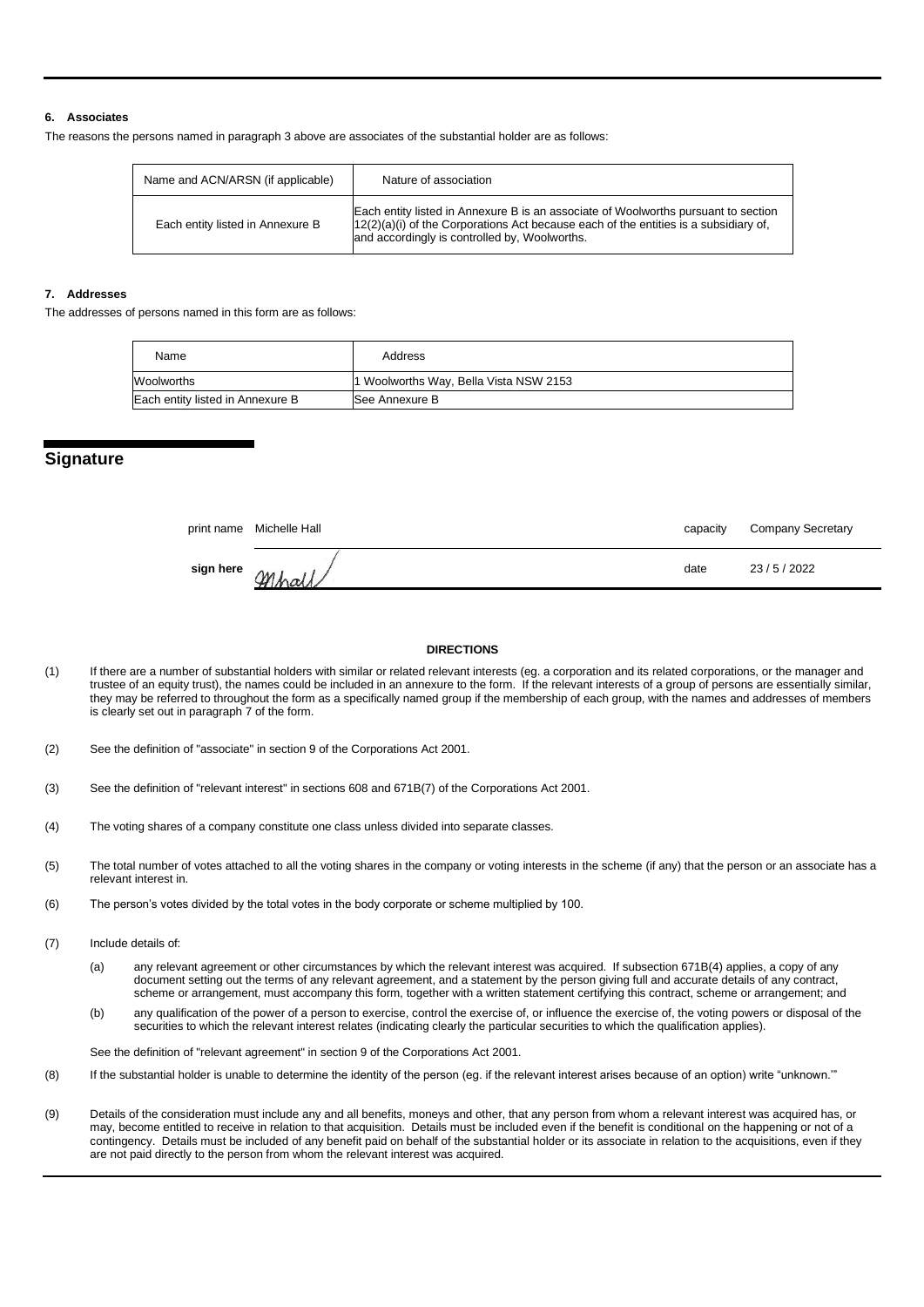#### **Annexure A**

This is "Annexure A" of 9 pages referred to in Form 603 (Notice of initial substantial holder) signed by me and dated 23 / 5 / 2022.

Mhall

Michelle Hall Company Secretary Woolworths Group Limited

 $\frac{1}{2}$  ,  $\frac{1}{2}$  ,  $\frac{1}{2}$  ,  $\frac{1}{2}$  ,  $\frac{1}{2}$  ,  $\frac{1}{2}$  ,  $\frac{1}{2}$  ,  $\frac{1}{2}$  ,  $\frac{1}{2}$  ,  $\frac{1}{2}$  ,  $\frac{1}{2}$  ,  $\frac{1}{2}$  ,  $\frac{1}{2}$  ,  $\frac{1}{2}$  ,  $\frac{1}{2}$  ,  $\frac{1}{2}$  ,  $\frac{1}{2}$  ,  $\frac{1}{2}$  ,  $\frac{1$ 

See over the page for a copy of the Call Option Agreement referred to in the Form 603.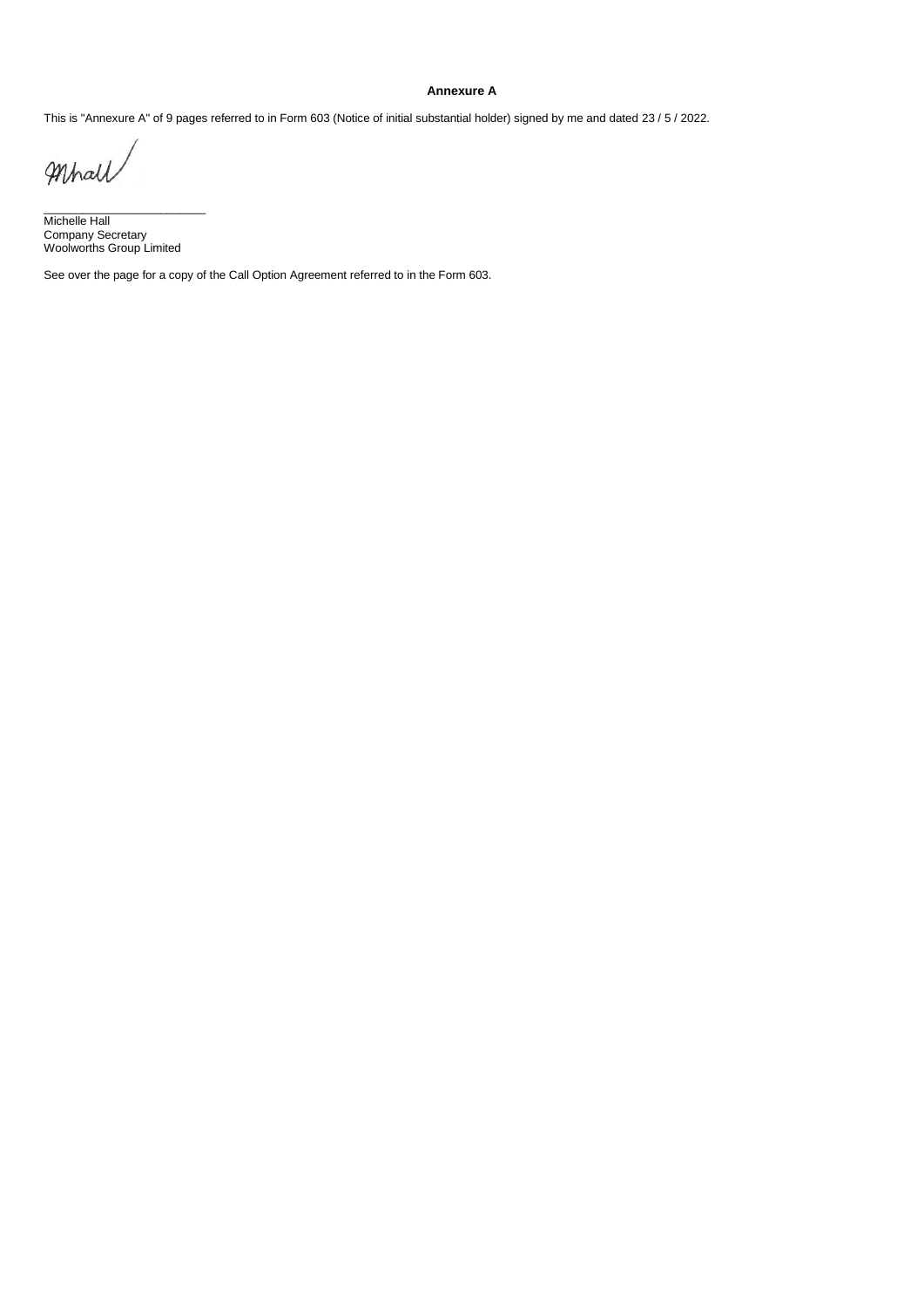

20 May 2022

Sean Senvirtne, in his capacity as trustee of the Kandy Temple Trust

We refer to the non-binding indicative offer (Offer) submitted by Woolworths Group Limited (WOW) to the Board of MyDeal.com.au Limited ACN 640 108 130 (Company) for the acquisition of approximately 80% of the ordinary shares in the Company via a scheme of arrangement. The consideration to be offered under the Scheme is AUD \$1.05 per share in the Company to be acquired.

In consideration of the promises contained herein, the parties hereby agree as follows:

# 1. CALL OPTION

- (a) Subject to the Condition Precedent having been met, the Securityholder hereby irrevocably grants to WOW an option to purchase the Sale Securities for the Option Consideration on the terms set out in this agreement.
- (b) WOW may on the earlier of (i) being aware of the receipt by the Company of a Competing Proposal or (ii) the announcement of a Competing Proposal, by giving notice in writing, require the Securityholder to sell to WOW or WOW Nominee all Sale Securities pursuant to the Call Option.
- (c) Completion of the exercise of the Call Option shall occur ten Business Days after the Option Exercise Date or such other date as agreed by WOW and the Securityholder.
- (d) At Completion of the exercise of the Call Option:
	- (i) WOW shall pay the Option Consideration to the Securityholder in cleared funds, by bank transfer to a bank account nominated by the Securityholder in writing to WOW (which must be nominated to WOW at least five Business Days prior to the Completion Date); and
	- (ii) in consideration of and subject to payment in cleared funds of the Option Consideration, the Securityholder will provide to WOW a duly executed transfer of the Sale Securities and any other document reasonably requested by WOW to effect or secure to WOW or WOW Nominee the transfer of the Sale Securities. For this purpose, the Securityholder, upon default of its obligations under this paragraph (d), irrevocably grants WOW a power of attorney to do all things necessary on its behalf to effect settlement of the transfer of the Sale Securities to WOW or WOW Nominee (and for no other purpose), including executing any document which is reasonably required for that purpose.
- (e) Up to Completion, the Securityholder will be entitled to all rights in respect of the Sale Securities, including all voting rights, rights to dividends and other distributions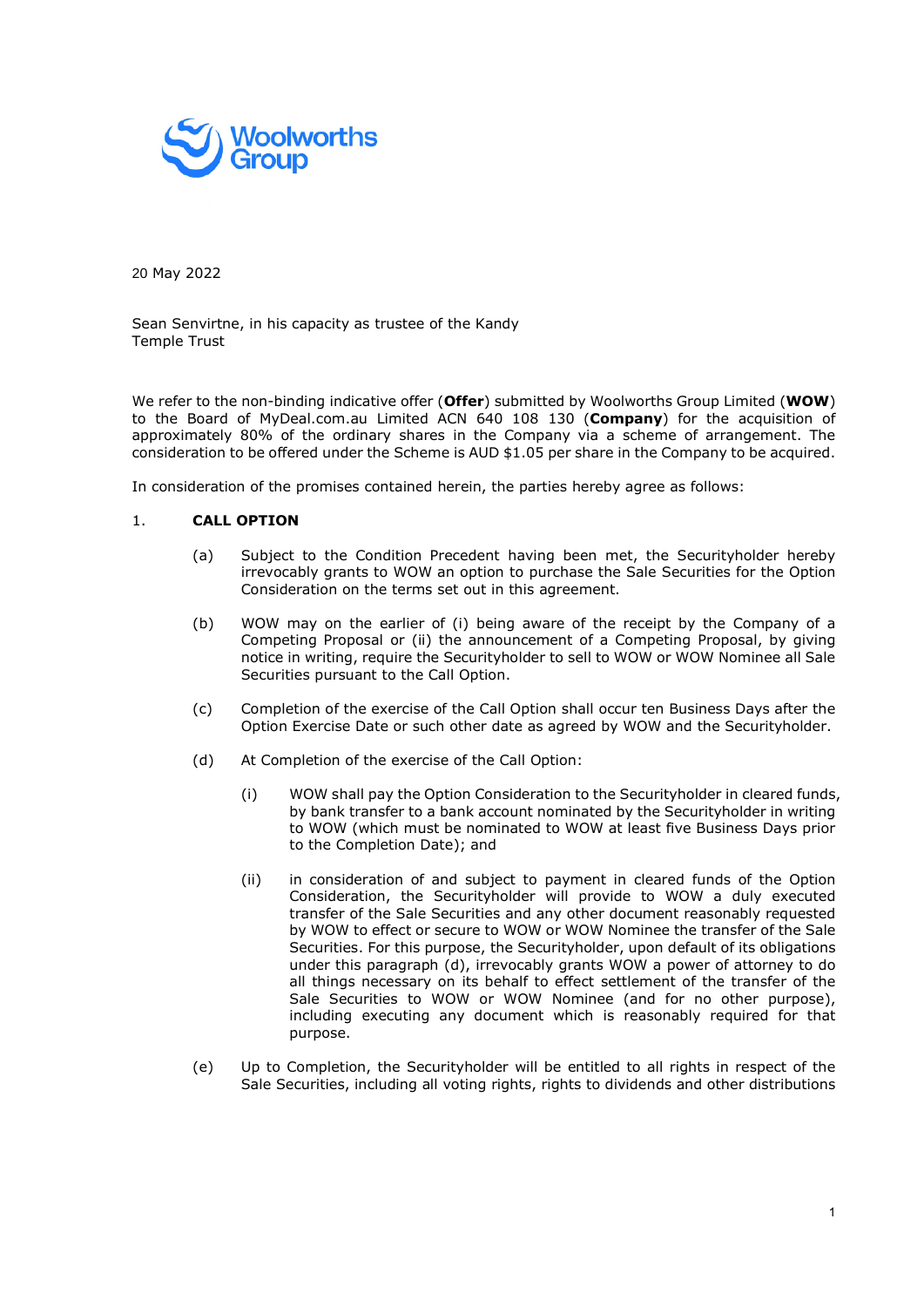declared or paid in respect of the Sale Securities. On and after Completion, WOW will bear all risk in and to the Sale Securities and WOW will be entitled to all such rights in respect of the Sale Securities, including all voting rights, rights to dividends and other distributions declared or paid in respect of the Sale Securities.

# 2. PAYMENT OF SUBSEQUENT AMOUNT

- (a) If WOW or WOW Nominee acquires any Sale Securities under clause 1, or pursuant to a transfer by WOW or a WOW Nominee, to WOW or another WOW Nominee of the Sale Securities, and WOW or WOW Nominee (as applicable) subsequently sells, disposes or transfers all or some of those Sale Securities to any person (other than back to WOW or to a different WOW Nominee), including a person making a Competing Proposal, within 12 months after the Completion Date, then WOW must pay to the Securityholder the Subsequent Amount for each of those Sale Securities. A Subsequent Amount will only be payable if the price or value per Sale Security received by WOW or WOW Nominee is greater than the Option Consideration already then paid by WOW to the Securityholder.
- (b) If any Subsequent Amount is payable by WOW, then it must be paid within 15 Business Days of receipt by WOW or WOW Nominee of the consideration for such sale, disposition or transfer.
- (c) Where the consideration received by WOW as contemplated by clause 2(a) consists partly or wholly of non-cash consideration, then the parties will use their reasonable endeavours to agree the equivalent cash value of such non-cash consideration.
- (d) Failing agreement within 5 Business Days, the valuation will be:
	- (i) if the relevant non-cash consideration is securities listed on ASX or another securities exchange, the equivalent cash value of such non-cash consideration will be the amount calculated using the VWAP of those securities in the 10 trading days commencing on the day that WOW or WOW nominee becomes the registered holder of those securities; or
	- (ii) otherwise determined in accordance with a valuation report to be prepared by an independent expert experienced in valuing such consideration and agreed by the parties or, if there is no such agreement as to the choice of the independent expert, such expert will be appointed by the current President of the Law Society of New South Wales.
- (e) The costs of the independent expert will be borne equally by the parties.
- (f) WOW will be responsible for the performance of this clause 2 by each WOW Nominee who holds Sale Securities and must procure that each such WOW Nominee complies with this clause 2.

# 3. RESTRICTION ON DEALING IN SALE SECURITIES

- (a) The Securityholder undertakes that it will not sell, transfer of otherwise dispose of the Sale Securities, including through creation of a security interest, by the entry into a swap or other synthetic, economic or derivative transaction, or by acceptance of any takeover offer made in respect of the Sale Securities by any person other than WOW, until the termination of this agreement.
- (b) Nothing in this agreement affects the Securityholder's power to dispose of MYD Securities that it holds or controls which are in excess of the number of Sale Securities.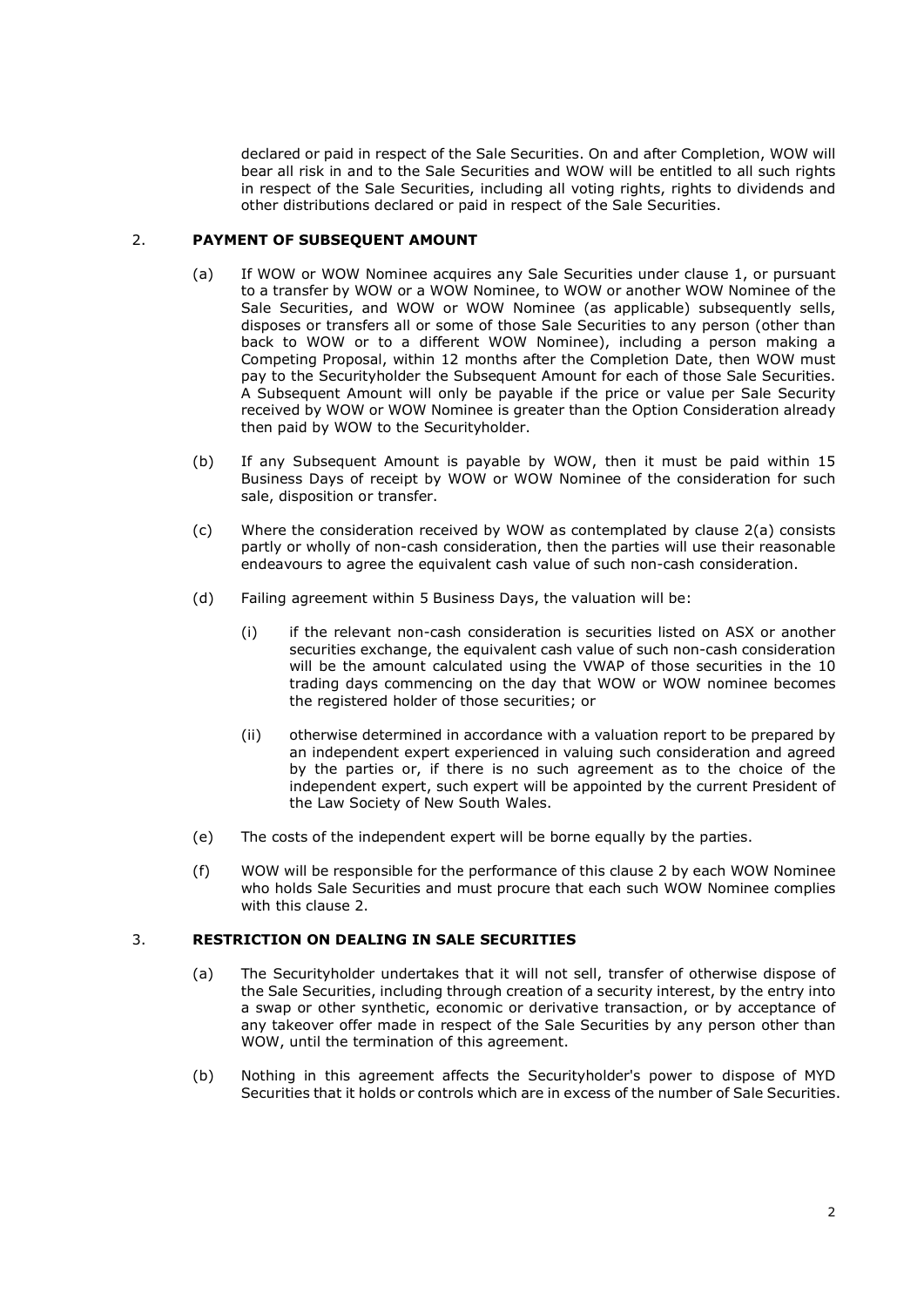# 4. TERMINATION

- (a) The Call Option will expire and this agreement will terminate if the Option Exercise Date has not occurred by the date that is 12 months after the date of this agreement.
- (b) The Securityholder may terminate this agreement and the Call Option, upon the provision of written notice to WOW, where:
	- (i) WOW or the Company terminates the SIA in accordance with its terms; and
	- (ii) within 10 Business Days of WOW or the Company terminating the SIA in accordance with its terms, WOW does not enter into a revised scheme implementation agreement with the Company or announce an intention to make a takeover bid at an offer price of not less than \$1.05 per MYD Security.

# 5. WARRANTIES

- (a) The Securityholder represents and warrants to WOW that as at the date of this agreement, as at the Option Exercise Date and as at the Completion Date:
	- (i) it has full power and authority to enter into and complete this agreement (under the Trust Deed or otherwise) without the consent of any other person;
	- (ii) this agreement constitutes its legal, valid and binding obligations, enforceable against it (in its capacity as trustee of the Trust) in accordance with its terms;
	- (iii) it is the legal owner of the Sale Securities (in its capacity as trustee of the Trust), and the Sale Securities form part of the assets and property of the Trust, and are held free of encumbrances and security interests;
	- (iv) there is no restriction on the sale or transfer of the Sale Securities to WOW;
	- (v) the Trust is duly established, is validly subsisting and has not been terminated;
	- (vi) it is the sole trustee of the Trust, has been validly appointed and no action has been taken to remove it as trustee or appoint an additional trustee;
	- (vii) no action has been taken to terminate the Trust;
	- (viii) it has the right to be fully indemnified out of the assets of the Trust in respect of all its obligations and liabilities under this agreement other than in the case of its fraud, negligence or breach of trust;
	- (ix) it is not in breach of its obligations under the Trust Deed;
	- (x) entering into this agreement will not place it in breach of the Trust Deed or its powers or obligations as trustee of the Trust; and
	- (xi) it has taken all necessary actions (whether required by the Trust Deed or at law) to authorise its entry into this agreement and the grant of the Call Option in its capacity as trustee of the Trust.
- (b) WOW represents and warrants to the Securityholder that as at the date of this agreement, as at the Option Exercise Date and as at the Completion Date: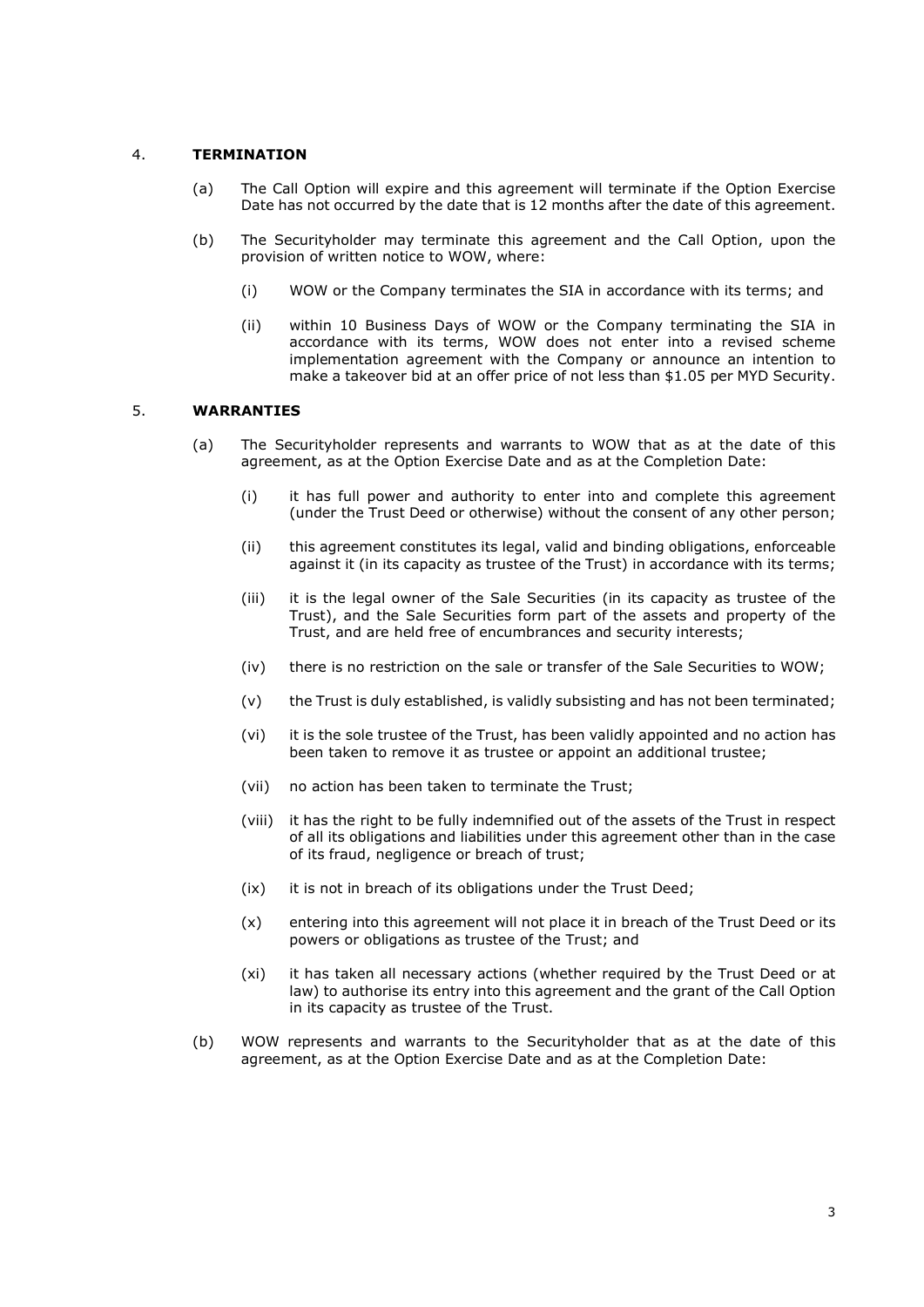- (i) it is a validly existing corporation registered under the laws of the place of its incorporation;
- (ii) it has full power and authority to enter into and complete this agreement without the consent of any other person; and
- (iii) this agreement constitutes its legal, valid and binding obligations, enforceable against it in accordance with its terms.

### 6. GENERAL

- (a) The following terms have the meanings set out below:
	- (i) Business Day means a day other than a Saturday, Sunday or a public or bank holiday in Sydney, Australia.
	- (ii) Call Option means the call option granted by the Securityholder to WOW to purchase the Sale Securities in accordance with clause 1(a) of this agreement.
	- (iii) Competing Proposal means any bona fide expression of interest, proposal, offer, transaction, agreement or arrangement proposed by a third party other than WOW or its subsidiaries, which, if ultimately entered into or completed substantially in accordance with its terms, would result in:
		- (A) a person (whether alone or together with its associates) other than WOW or any of its subsidiaries, directly or indirectly:
			- (I) acquiring control (within the meaning given in section 50AA of the Corporations Act) of the Company or any or its subsidiaries (Company Group) which holds all or a substantial part of the business or assets of the Company Group;
			- (II) acquiring a Relevant Interest in, or acquiring or obtaining a right to acquire a legal, beneficial, economic (including by way of a swap, derivative, contract for difference or other arrangement) or voting interest (together, Defined Interest) in, 5% or more of MYD Securities or, in respect of a person that as at the date of this agreement holds a Defined Interest of 5% or more of MYD Securities, that person increases its Defined Interest from the level it holds as at the date of this agreement to a Defined Interest of 10% or more of the MYD Securities;
			- (III) acquiring, becoming the holder of, or having a right to acquire all or a substantial part of the business or assets of the Company Group; or
			- (IV) otherwise acquiring control (within the meaning given in section 50AA of the Corporations Act) of, or merging with, the Company or any other member of the Company Group holding all or a substantial part of the business or assets of the Company Group,

whether by way of takeover bid, members' or creditors' scheme of arrangement, shareholder approved acquisition, capital reduction, buyback, sale, purchase, grant or issue of shares or options, other securities or assets, assignment of assets and liabilities, incorporated or unincorporated joint venture, dual-listed company (or other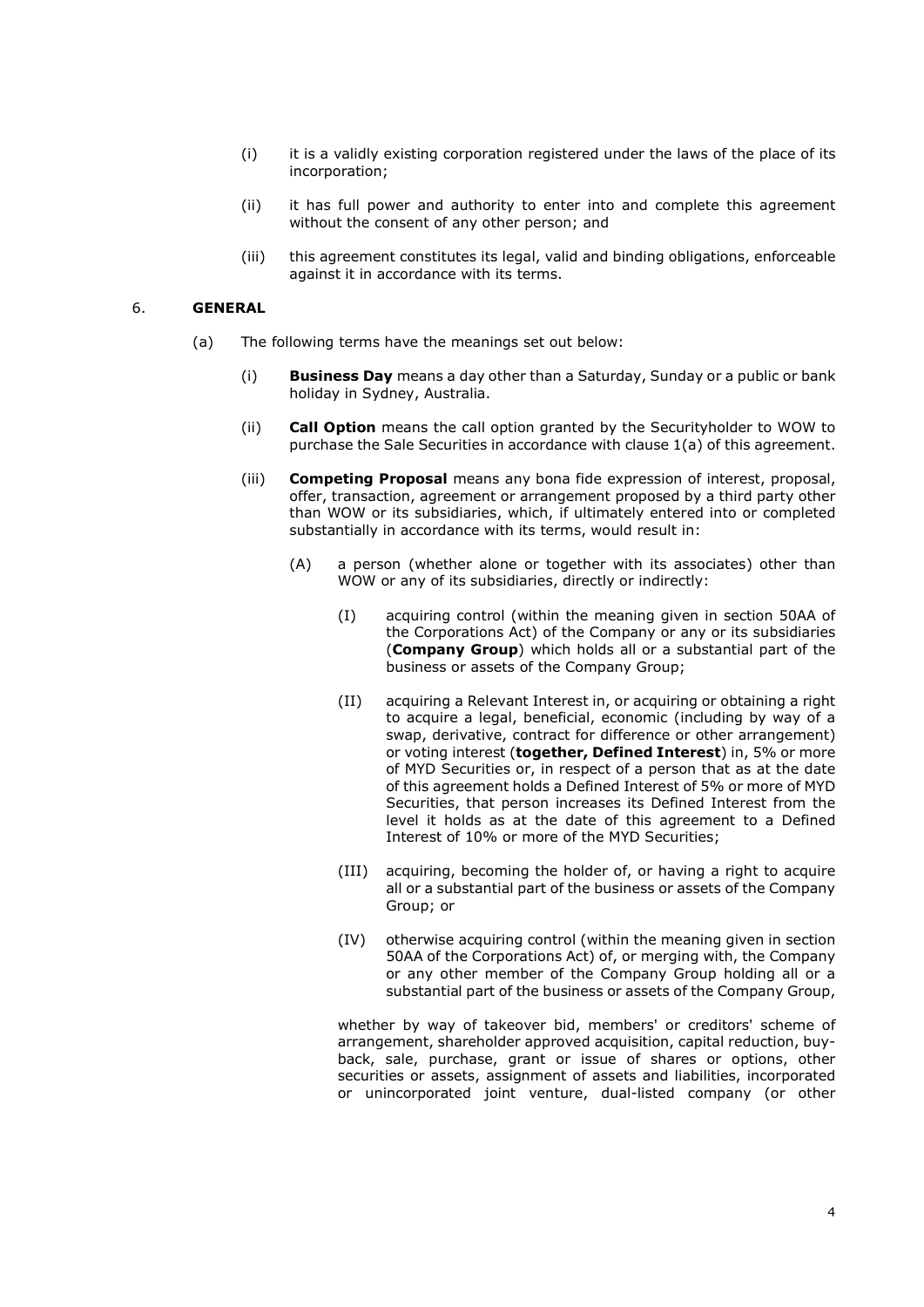synthetic merger), deed of company arrangement, any debt for equity arrangement or other transaction or arrangement; or

- (B) the Scheme not being able to be implemented on the basis set out in the scheme implementation agreement as a consequence of a Competing Proposal being made.
- (iv) Completion means the settlement of the sale and purchase of the Sale Securities on the Completion Date.
- (v) Completion Date means the date on which Completion takes place in accordance with clause 1(c) of this agreement.
- (vi) Condition Precedent means:
	- (A) the Company and WOW signing the SIA contemporaneously with the parties signing this agreement; and
	- (B) the Company releasing all Sale Securities from any escrow arrangements (if any) which may prevent the granting of the Call Option or the transfer of the Sale Securities as contemplated by this agreement.
- (vii) Corporations Act means the Corporations Act 2001 (Cth).
- (viii) MYD Securities mean fully paid ordinary securities in the Company.
- (ix) **Option Consideration** means, for each Sale Security, a cash amount equal to the proposed consideration under the Scheme, being \$1.05 per Sale Security.
- $(x)$  **Option Exercise Notice** means an exercise notice given by WOW to the Securityholder in accordance with clause 1(b) of this agreement.
- (xi) Option Exercise Date means the date that an Option Exercise Notice is given by WOW to the Securityholder.
- (xii) **Scheme** means the proposed scheme of arrangement under Part 5.1 of the Corporations Act between the Company and its shareholders, pursuant to which WOW proposes to acquire approximately 80% of the MYD Securities as further contemplated by the SIA.
- (xiii) Sale Securities means 51,506,634 MYD Securities.
- (xiv) Securityholder means Sean Senvirtne in his capacity as trustee of the Kandy Temple Trust.
- $(xv)$  SIA means the scheme implementation agreement to be entered into between WOW and the Company in relation to the Scheme.
- (xvi) Subsequent Amount means, in respect of each Sale Security:
	- (A) where clause 2(a) applies, the price or value per Sale Security received by WOW or WOW Nominee following the sale, disposition or transfer of such Sale Security pursuant to a Competing Proposal, and where the consideration received by WOW consists partly or wholly of non-cash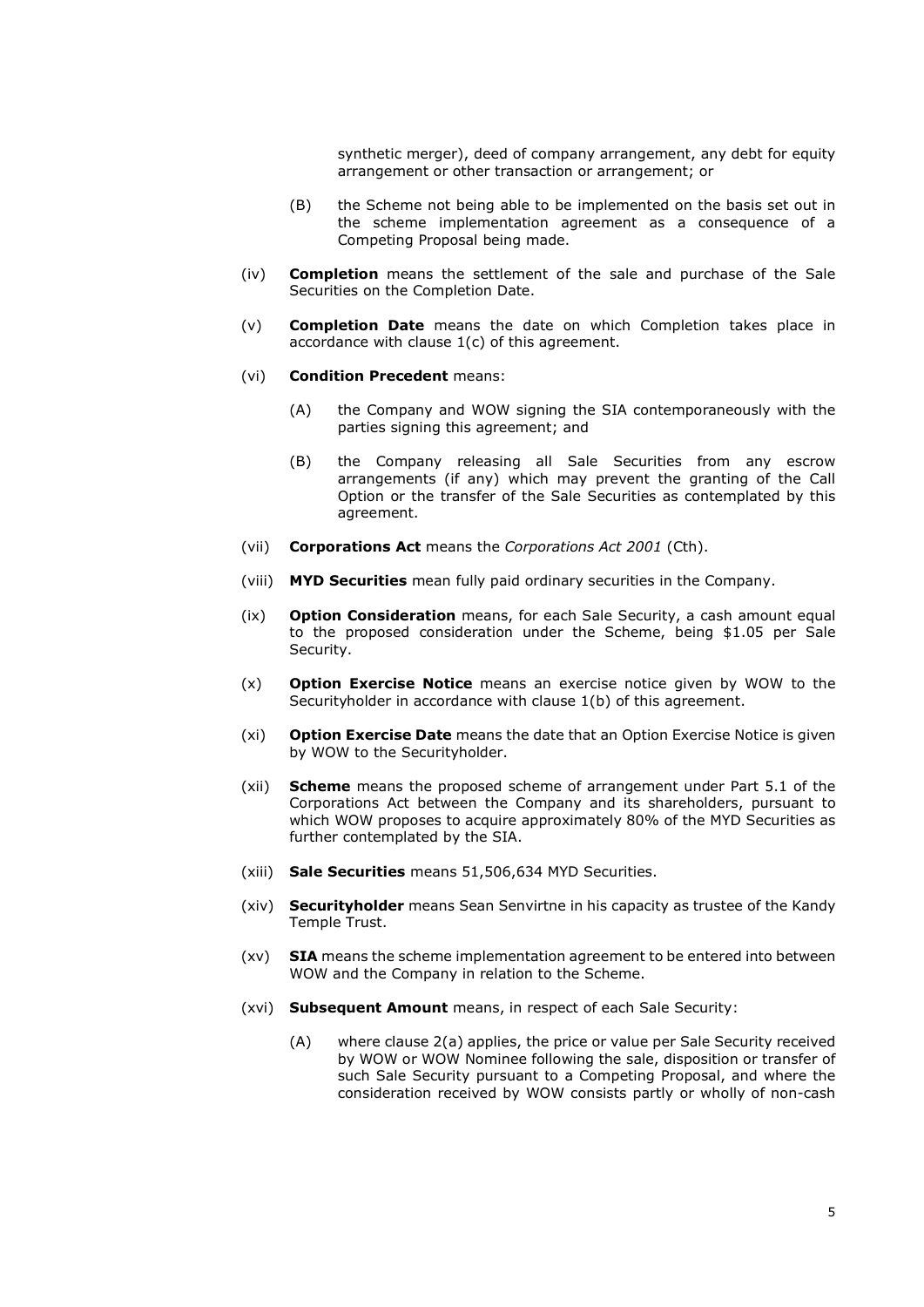consideration, the value as determined in accordance with clauses 2(c) or 2(d); less

- (B) the Option Consideration.
- (xvii) Trust means the Kandy Temple Trust of which Sean Senvirtne is the sole trustee.
- (xviii) Trust Deed means the "Discretionary Trust Deed" which constitutes the terms of the Trust, and which was signed by the Securityholder as trustee and Yanese Chellapen as settlor, dated 4 August 2011 (as amended from time to time).
- (xix) VWAP means the volume weighted average price of the securities described in clause 2(d)(i) (calculated to four decimal places) on the securities exchange on which such securities are traded, excluding special trades such as special crossings, overseas trades, trades pursuant to the exercise of options or overnight trades.
- (xx) WOW Nominee means any wholly-owned subsidiary of WOW.
- (b) Any term defined in the Corporations Act 2001 (Cth) has the same meaning in this agreement.
- (c) A reference to '\$', 'A\$' or 'dollar' is to the lawful currency of Australia.
- (d) Any date, time or period referred to in this agreement shall be of the essence except to the extent to which the Securityholder and WOW agree to vary any date, time or period, in which event the varied date, time or period shall be of the essence.
- (e) The Securityholder agrees that damages may not be an adequate remedy for breach of its undertakings in this agreement.
- (f) If any provision of this agreement is void, illegal or unenforceable, it may be severed without affecting the enforceability of the other provisions in this agreement.
- (g) Any notice or other communication, including any request, demand, consent or approval (Notice), to or by a party to this agreement must be:
	- (i) in writing and in English and signed by or on behalf of the sending party; and
	- (ii) addressed to the receiving party in accordance with the details nominated by the receiving party by Notice.
	- (a) A Notice is regarded as being given by the sender and received by the addressee:
		- (1) if by delivery in person, when delivered to the addressee;
		- (2) if by post, on delivery to the addressee; or
		- (3) if by email, when the email (including any attachment) has been sent to the addressee's email address (unless the sender receives a delivery failure notification indicating that the email has not been addressed to the addressee),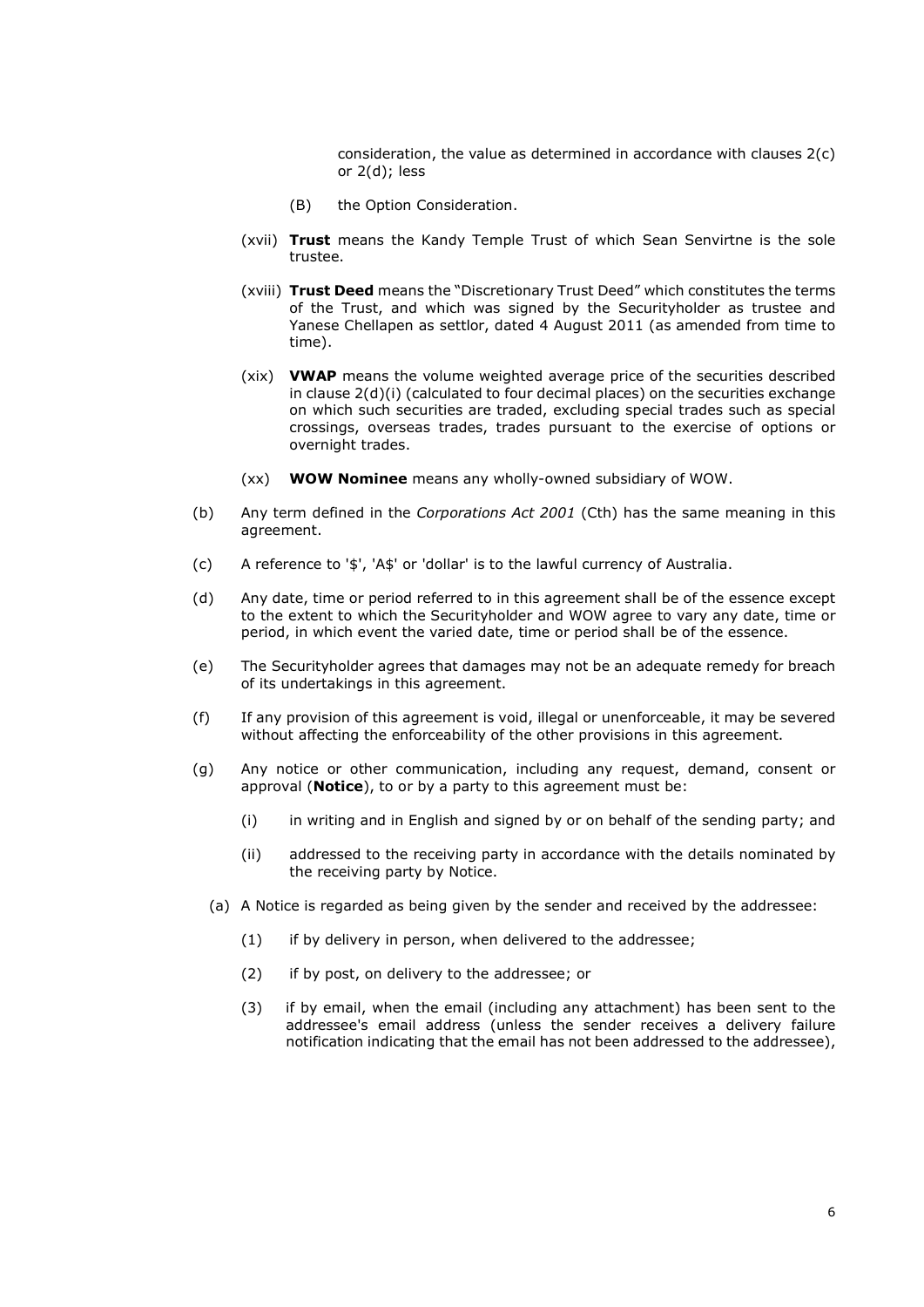but if the delivery or receipt is on a day which is not a Business Day or is after 5.00pm (addressee's time), it is regarded as received at 9.00am on the following Business Day.

- (h) This agreement may be executed in counterparts.
- (i) This agreement is governed by the laws of New South Wales, Australia and the parties irrevocably submit to the non-exclusive jurisdiction of the courts of New South Wales.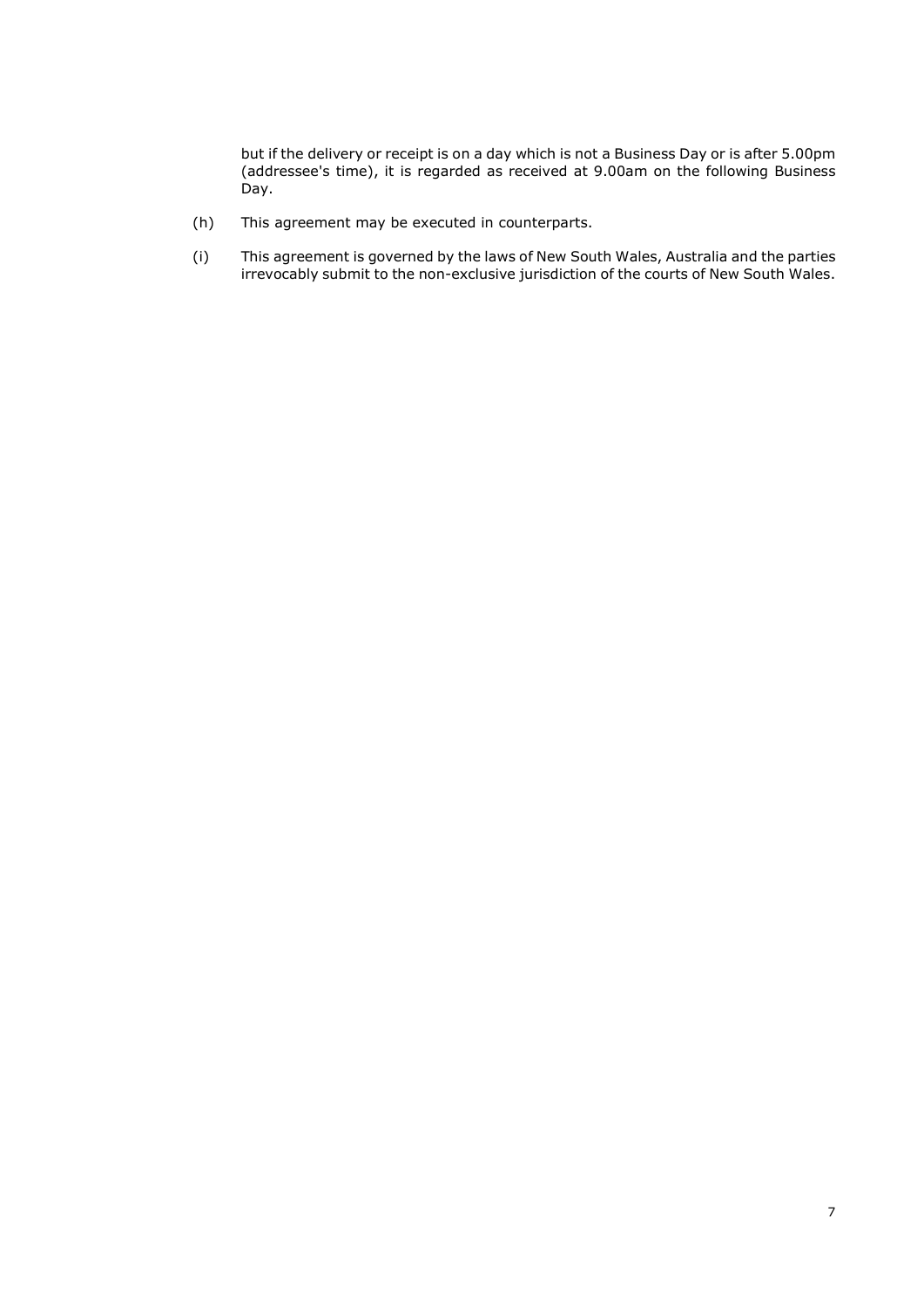# **EXECUTED as an AGREEMENT.**

**EXECUTED by SEAN SENVIRTNE in his** capacity as trustee of the Kandy Temple Trust:

Am mm

Signature of Sean Senvirtne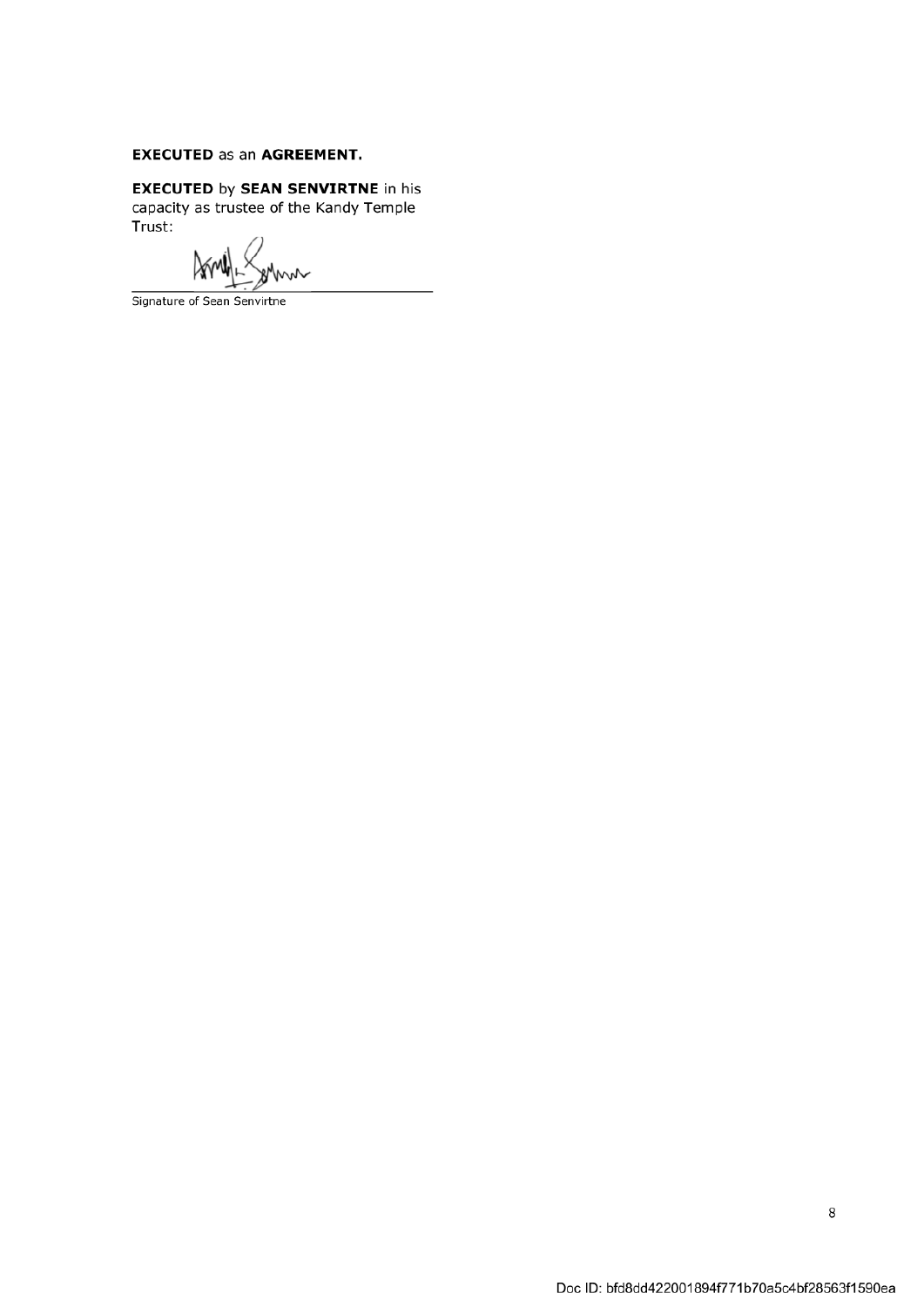# **EXECUTED by WOOLWORTHS GROUP** LIMITED:

 $\Lambda$ .

Signature of director

Bradford Banducci Name Name

Katrina Jane Eastoe

Signature of director/secretary

 $\overline{\phantom{a}}$ .

Cahat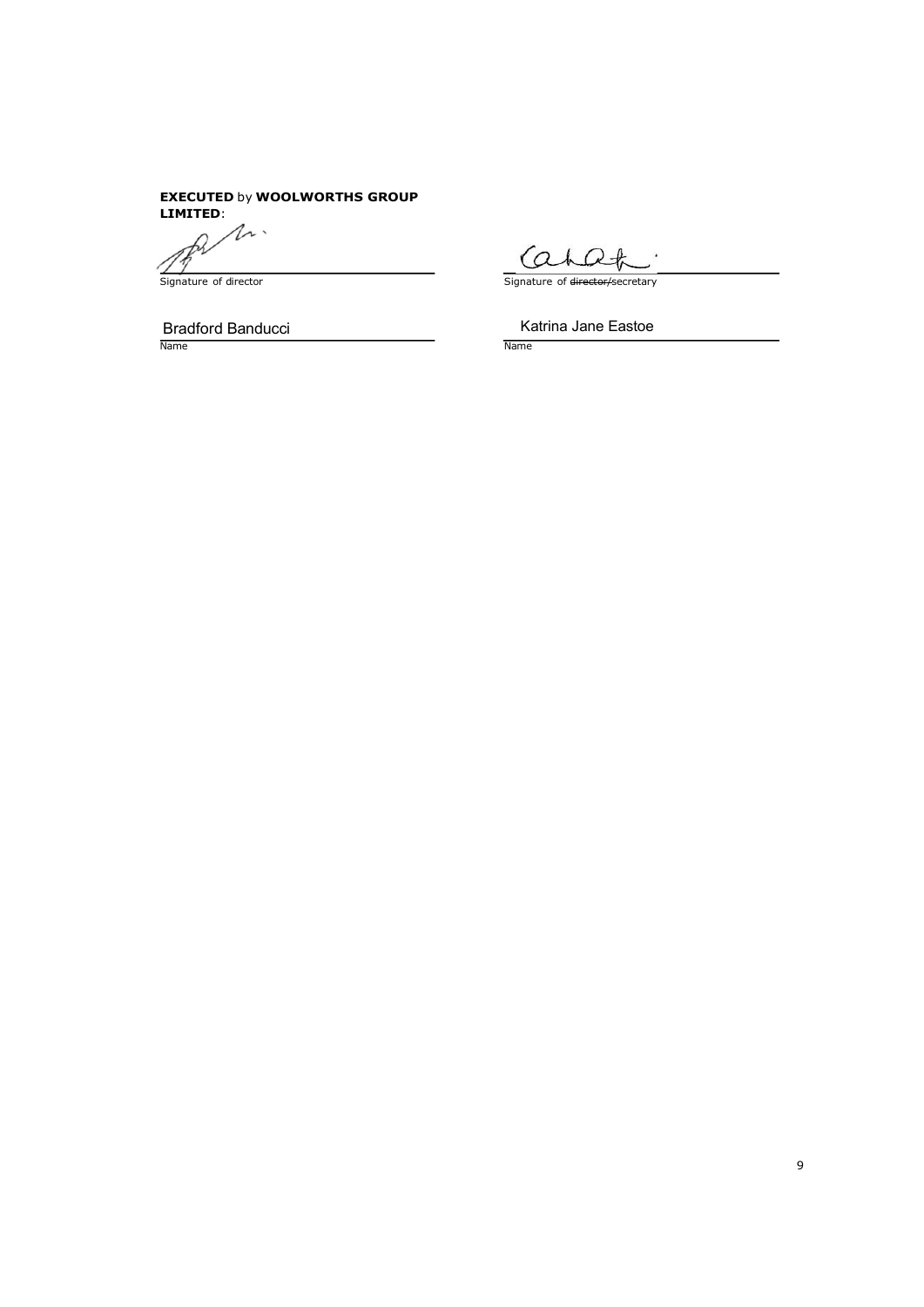#### **Annexure B**

This is "Annexure B" of 7 pages referred to in Form 603 (Notice of initial substantial holder) signed by me and dated 23 / 5 / 2022.

Mhall

 $\frac{1}{2}$  ,  $\frac{1}{2}$  ,  $\frac{1}{2}$  ,  $\frac{1}{2}$  ,  $\frac{1}{2}$  ,  $\frac{1}{2}$  ,  $\frac{1}{2}$  ,  $\frac{1}{2}$  ,  $\frac{1}{2}$  ,  $\frac{1}{2}$  ,  $\frac{1}{2}$  ,  $\frac{1}{2}$  ,  $\frac{1}{2}$  ,  $\frac{1}{2}$  ,  $\frac{1}{2}$  ,  $\frac{1}{2}$  ,  $\frac{1}{2}$  ,  $\frac{1}{2}$  ,  $\frac{1$ Michelle Hall Company Secretary Woolworths Group Limited

| <b>Entity</b>                              | <b>ACN</b>  | <b>Address</b>                                                                                 |
|--------------------------------------------|-------------|------------------------------------------------------------------------------------------------|
| ACN 001 259 301 Pty Limited                | 001 259 301 | 1 Woolworths Way, Bella Vista NSW 2153                                                         |
| 173 Burke Rd Holdings Pty Ltd              | 643 367 542 | Level 6, 189 Flinders Lane, Melbourne Vic 3000                                                 |
| 173 Burke Rd JV Pty Ltd                    | 643 363 857 | Level 6, 189 Flinders Lane, Melbourne Vic 3000                                                 |
| Advantage Supermarkets WA Pty Ltd          | 084 788 492 | 1 Woolworths Way, Bella Vista NSW 2153                                                         |
| Advantage Supermarkets Pty Ltd             | 009 312 056 | 1 Woolworths Way, Bella Vista NSW 2153                                                         |
| Andmist Pty. Limited                       | 095 618 929 | 1 Woolworths Way, Bella Vista NSW 2153                                                         |
| Australian Grocery Wholesalers Pty Limited | 009 592 125 | 2 Dursley Road, Yennora NSW 2161                                                               |
| Australian Independent Retailers Pty Ltd   | 004 678 675 | 1 Woolworths Way, Bella Vista NSW 2153                                                         |
| Australian Safeway Stores Pty. Ltd.        | 004 319 939 | 1 Woolworths Way, Bella Vista NSW 2153                                                         |
| Barjok Pty Ltd                             | 002 946 858 | 1 Woolworths Way, Bella Vista NSW 2153                                                         |
| Bergam Pty Limited                         | 109 333 208 | 1 Woolworths Way, Bella Vista NSW 2153                                                         |
| Big W HK Procurement Pty Limited           | 989515      | Units 01-03 and 05-06, 19th floor, CDW Building, 388 Castle Peak<br>Road, Tsuen Wan, Hong Kong |
| Calvartan Pty. Limited                     | 008 585 813 | 1 Woolworths Way, Bella Vista NSW 2153                                                         |
| Cartology NZ Limited                       | 8177839     | 80 Favona Road, Favona, Auckland NZ                                                            |
| Cartology Pty Limited                      | 009 671 149 | 1 Woolworths Way, Bella Vista NSW 2153                                                         |
| Cenijade Pty. Limited                      | 085 854 495 | 1 Woolworths Way, Bella Vista NSW 2153                                                         |
| Charmtex Pty Ltd                           | 000 067 363 | 1 Woolworths Way, Bella Vista NSW 2153                                                         |
| DB Deals Online Pty Limited                | 154 205 508 | 1 Woolworths Way, Bella Vista NSW 2153                                                         |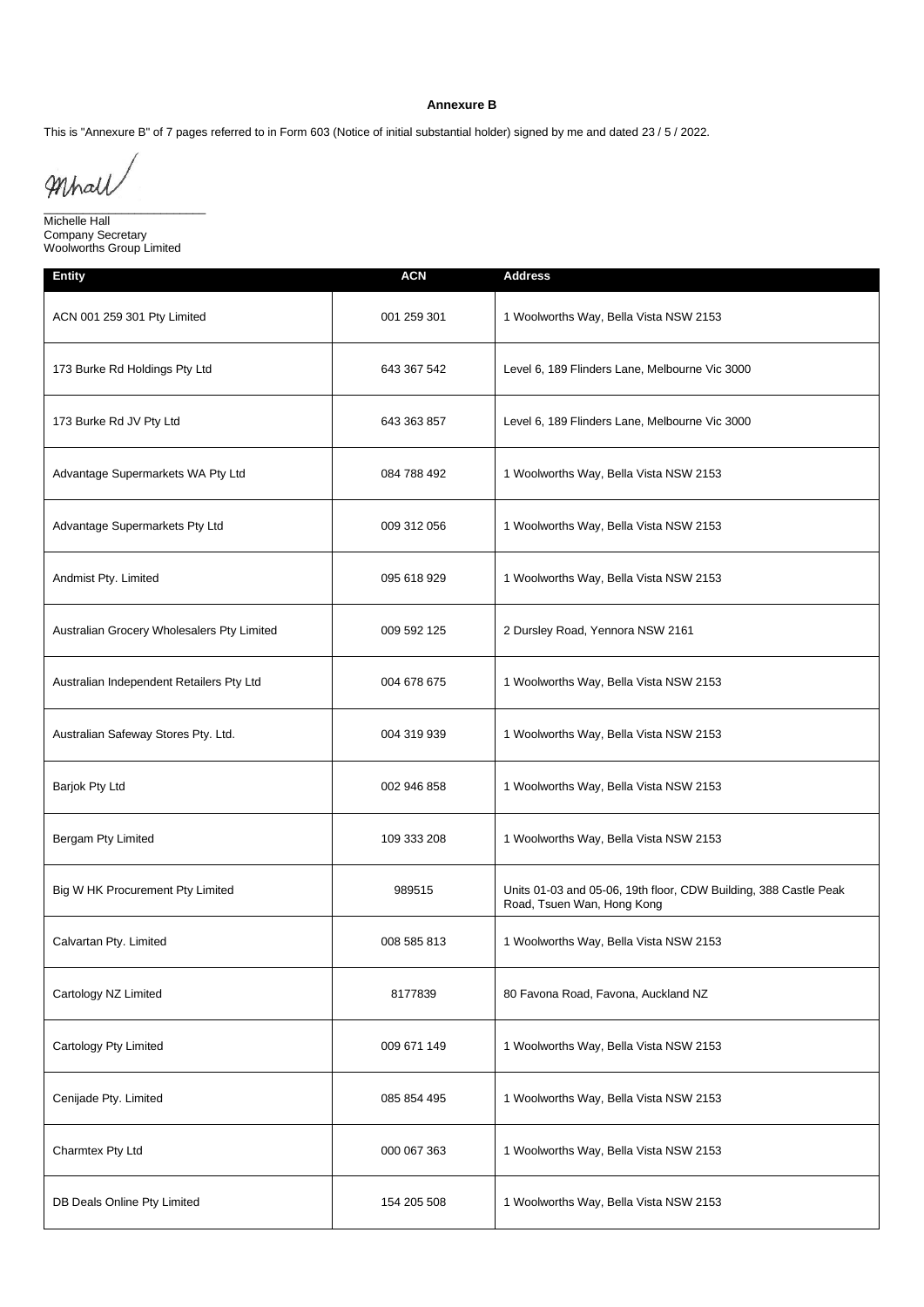| <b>Entity</b>                           | <b>ACN</b>  | <b>Address</b>                                                                                 |
|-----------------------------------------|-------------|------------------------------------------------------------------------------------------------|
| Drystone Pty Ltd                        | 616 079 835 | 1 Woolworths Way, Bella Vista NSW 2153                                                         |
| Dentra Pty. Limited                     | 008 641 709 | 1 Woolworths Way, Bella Vista NSW 2153                                                         |
| Drumstar Pty Ltd                        | 085 415 032 | 1 Woolworths Way, Bella Vista NSW 2153                                                         |
| Fabcot Pty Ltd                          | 002 960 983 | 1 Woolworths Way, Bella Vista NSW 2153                                                         |
| Fabsky Pty Ltd                          | 147 387 737 | 1 Woolworths Way, Bella Vista NSW 2153                                                         |
| Fishboyz Pty Limited                    | 164 015 749 | 1 Woolworths Way, Bella Vista NSW 2153                                                         |
| Food Company HK Procurement Pty Limited | 1009711     | Units 01-03 and 05-06, 19th floor, CDW Building, 388 Castle Peak<br>Road, Tsuen Wan, Hong Kong |
| Gembond Pty. Limited                    | 094 773 663 | 1 Woolworths Way, Bella Vista NSW 2153                                                         |
| <b>General Distributors Limited</b>     | 357961      | 80 Favona Road, Favona, Auckland NZ                                                            |
| Grand Horizons Pty Ltd                  | 628 566 469 | 1 Woolworths Way, Bella Vista NSW 2153                                                         |
| GreenGrocer.com.au Pty Ltd              | 079 889 044 | 1 Woolworths Way, Bella Vista NSW 2153                                                         |
| Grocery Wholesalers Pty Ltd             | 000 013 758 | 1 Woolworths Way, Bella Vista NSW 2153                                                         |
| Health Outcomes Australia Pty Limited   | 600 588 930 | Bay 12, 2 Locomotive Street, Everleigh NSW 2015                                                |
| HealthyLife Company Pty Limited         | 647 137 111 | 1 Woolworths Way, Bella Vista NSW 2153                                                         |
| HP Distribution Pty Ltd                 | 154 633 619 | 1 Woolworths Way, Bella Vista NSW 2153                                                         |
| Hydrogen Nominees Pty. Ltd              | 137 689 224 | 1 Woolworths Way, Bella Vista NSW 2153                                                         |
| Hydrox Brands Pty Ltd                   | 138 990 584 | 1 Woolworths Way, Bella Vista NSW 2153                                                         |
| Jack Butler & Staff Pty. Ltd.           | 009 957 171 | 1 Woolworths Way, Bella Vista NSW 2153                                                         |
| Josona Pty Ltd                          | 002 955 759 | 1 Woolworths Way, Bella Vista NSW 2153                                                         |
| Kennedy Corporation Holdings NZ Limited | 1934308     | 80 Favona Road, Favona, Auckland NZ                                                            |
| Kiaora Lands Pty Limited                | 108 410 402 | 1 Woolworths Way, Bella Vista NSW 2153                                                         |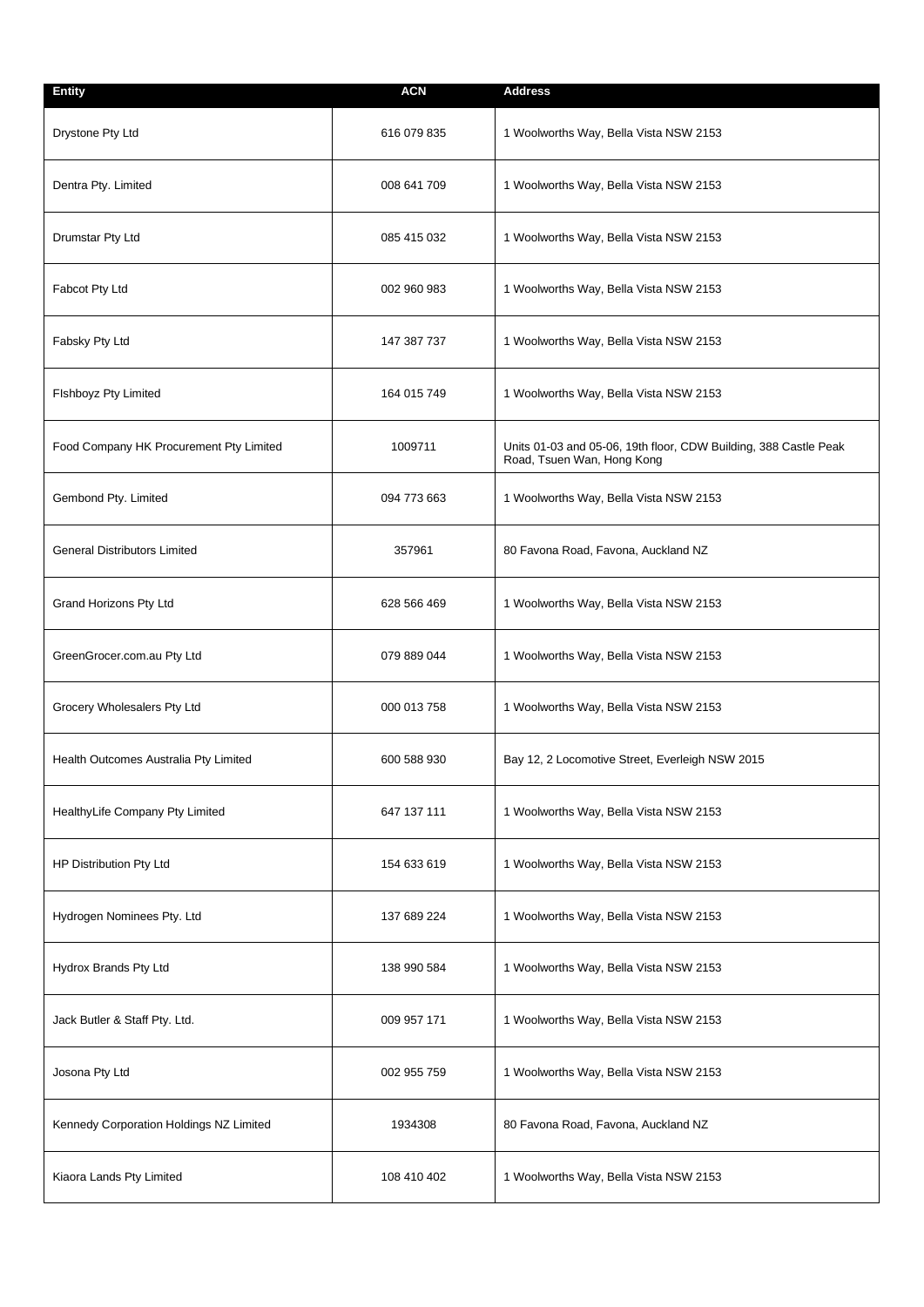| <b>Entity</b>                             | <b>ACN</b>         | <b>Address</b>                                                                      |
|-------------------------------------------|--------------------|-------------------------------------------------------------------------------------|
| Langtons East Asia Limited                | 1800102            | Suites 5801,5804-06 Central Plaza, 18 Harbour Road, Wanchai HK                      |
| Leasehold Investments Pty Ltd             | 009 237 932        | 1 Woolworths Way, Bella Vista NSW 2153                                              |
| Macro Wholefoods Company Pty Limited      | 643 962 645        | 1 Woolworths Way, Bella Vista NSW 2153                                              |
| Market Blueprint Pty Limited              | 154 765 910        | Bay 12, 2 Locomotive Street, Everleigh NSW 2015                                     |
| Masters Installation Pty Limited          | 149 500 158        | 1 Woolworths Way, Bella Vista NSW 2153                                              |
| Metro 60 Pty Limited                      | 654 921 525        | 1 Woolworths Way, Bella Vista NSW 2153                                              |
| Nalos Pty Ltd                             | 002 946 821        | 1 Woolworths Way, Bella Vista NSW 2153                                              |
| New Zealand Wine Cellars Limited          | 403875             | 80 Favona Road, Mangere, Auckland NZ                                                |
| Nine Mile Holdings Limited                | 1435522            | Vistra Corporate Services, Wickhams Cay II, Road Town, Tortola BVI                  |
| Oxygen Nominees Pty. Ltd.                 | 135 263 473        | 1 Woolworths Way, Bella Vista NSW 2153                                              |
| PEH (NZ IP) Pty Ltd                       | 115 841 337        | 1 Woolworths Way, Bella Vista NSW 2153                                              |
| Pet Culture Group Pty Limited             | 644 613 098        | 1 Woolworths Way, Bella Vista NSW 2153                                              |
| PFD Food Services Pty Ltd                 | 006 972 381        | 1 Woolworths Way, Bella Vista NSW 2153                                              |
| Philip Leong Stores Pty Limited           | 009 718 941        | 1 Woolworths Way, Bella Vista NSW 2153                                              |
| Point Gate Developments Pty Limited       | 646 805 272        | 1 Woolworths Way, Bella Vista NSW 2153                                              |
| Point Gate Properties Pty Limited         | 646 805 870        | 1 Woolworths Way, Bella Vista NSW 2153                                              |
| Primary Connect International Pty Limited | 637 622 676        | 1 Woolworths Way, Bella Vista NSW 2153                                              |
| Progressive Enterprises Holdings Limited  | 113 919 878        | 1 Woolworths Way, Bella Vista NSW 2153                                              |
| Pudao Limited                             | 46614              | Avenida da Praia Grande, no 409, China Law Building, 16/F, B109<br>Macau            |
| Pudao Trading (Shanghai) Co., Ltd.        | 9131000068221032XN | Room 105, Floor 10, Building 3, No. 2, Lane 838, Iluangpu District,<br>Shanghai PRC |
| QFD Pty. Limited                          | 008 579 664        | 1 Woolworths Way, Bella Vista NSW 2153                                              |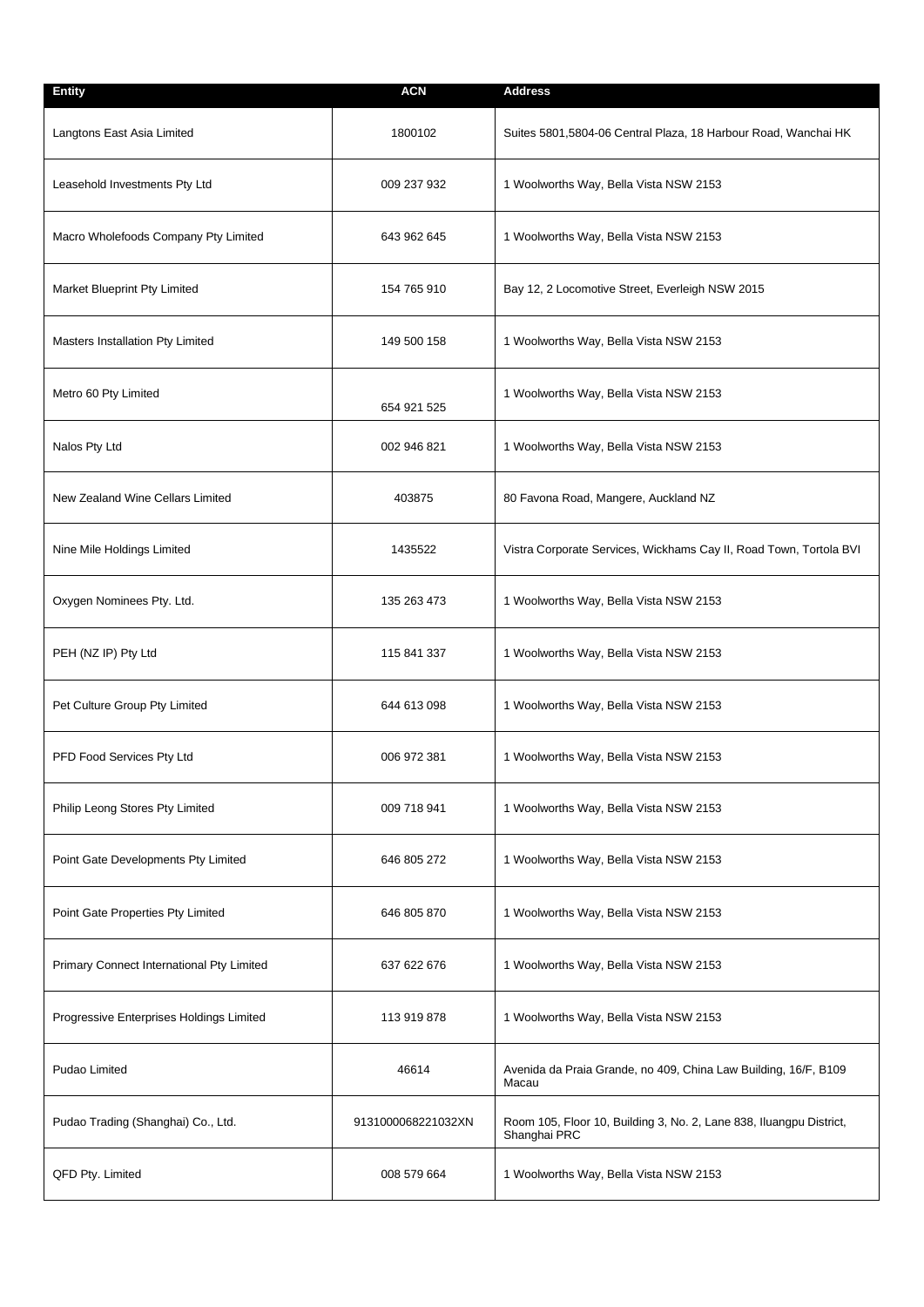| <b>Entity</b>                                                         | <b>ACN</b>            | <b>Address</b>                                                                                                                                                  |
|-----------------------------------------------------------------------|-----------------------|-----------------------------------------------------------------------------------------------------------------------------------------------------------------|
| Queensland Property Investments Pty Ltd                               | 009 661 027           | 1 Woolworths Way, Bella Vista NSW 2153                                                                                                                          |
| Statewide Independent Wholesalers Limited                             | 909 519 546           | 8 Translink Avenue, Western Junction Tas 7212                                                                                                                   |
| Summergate Limited                                                    | 25303                 | Avenida da Praia Grande, no 409, China Law Building, 16/F, B109<br>Macau                                                                                        |
| Summergate Limited                                                    | 0870573               | Suites 5801,5804-06 Central Plaza, 18 Harbour Road, Wanchai HK                                                                                                  |
| Summergate Holdings Limited                                           | 318243                | Vistra Corporate Services, Wickhams Cay II, Road Town, Tortola BVI                                                                                              |
| Summergate International Trading (Shanghai)<br><b>Limited Company</b> | 91310000703003881C    | 335, Floor 3, Building 1, No. 239 Gangao Road, Shanghai Pilot Free<br>Trade Zone, PRC                                                                           |
| The Quantium Group Holdings Pty Limited                               | 121 842 957           | Bay 12, 2 Locomotive Street, Everleigh NSW 2015                                                                                                                 |
| The Quantium Group Pty Limited                                        | 102 444 253           | Bay 12, 2 Locomotive Street, Everleigh NSW 2015                                                                                                                 |
| Quantium Analytics Private Limited                                    | U74120TG2013FTC086534 | Tower 2.1, Mezzanine Level Part E, Sy.No. 115 (Part)U7 WaveRock<br>Building, TSJIC (IT/ITES, SEZ) Nanakramguda, Serilingampally,<br>Hyderabad, Telangana, India |
| Quantium Group New Zealand Pty Limited                                | 5857810               | Generator, Level 10, 11 Britomart Place, Auckland NZ                                                                                                            |
| Quantium Digital Pty Limited                                          | 121 843 150           | Bay 12, 2 Locomotive Street, Everleigh NSW 2015                                                                                                                 |
| Quantium Health Holdings Pty Ltd                                      | 614 087 928           | Bay 12, 2 Locomotive Street, Everleigh NSW 2015                                                                                                                 |
| Quantium Health Pty Limited                                           | 614 088 363           | Bay 12, 2 Locomotive Street, Everleigh NSW 2015                                                                                                                 |
| <b>Quantium Health HK Limited</b>                                     | 2807702               | Level 54, Hopewell Centre, 183 Queen's Road East, HK                                                                                                            |
| Quantium Hong Kong Limited                                            | 2872583               | Level 54, Hopewell Centre, 183 Queen's Road East, HK                                                                                                            |
| Quantium Inc                                                          |                       | 3500 South DuPont Highway, Dover, DE 19901 USA                                                                                                                  |
| <b>Quantium Limited</b>                                               | 11952362              | c/o Hackwood Secretaries Limited, 1 Silk Street, London EC2Y 8HQ<br>UK.                                                                                         |
| Quantium Software Pty Limited                                         | 121 843 141           | Bay 12, 2 Locomotive Street, Everleigh NSW 2015                                                                                                                 |
| Quantium South Africa (Pty) Ltd                                       | 2015/261501/07        | 5th Floor, WeWork, The Link, 173 Oxford Road, Rosebank,<br>Johannesburg 2196, SA                                                                                |
| Quantium Ventures Pty Limited                                         | 131 923 012           | Bay 12, 2 Locomotive Street, Everleigh NSW 2015                                                                                                                 |
| The Supply Chain Limited                                              | 590807                | 80 Favona Road, Mangere, Auckland NZ                                                                                                                            |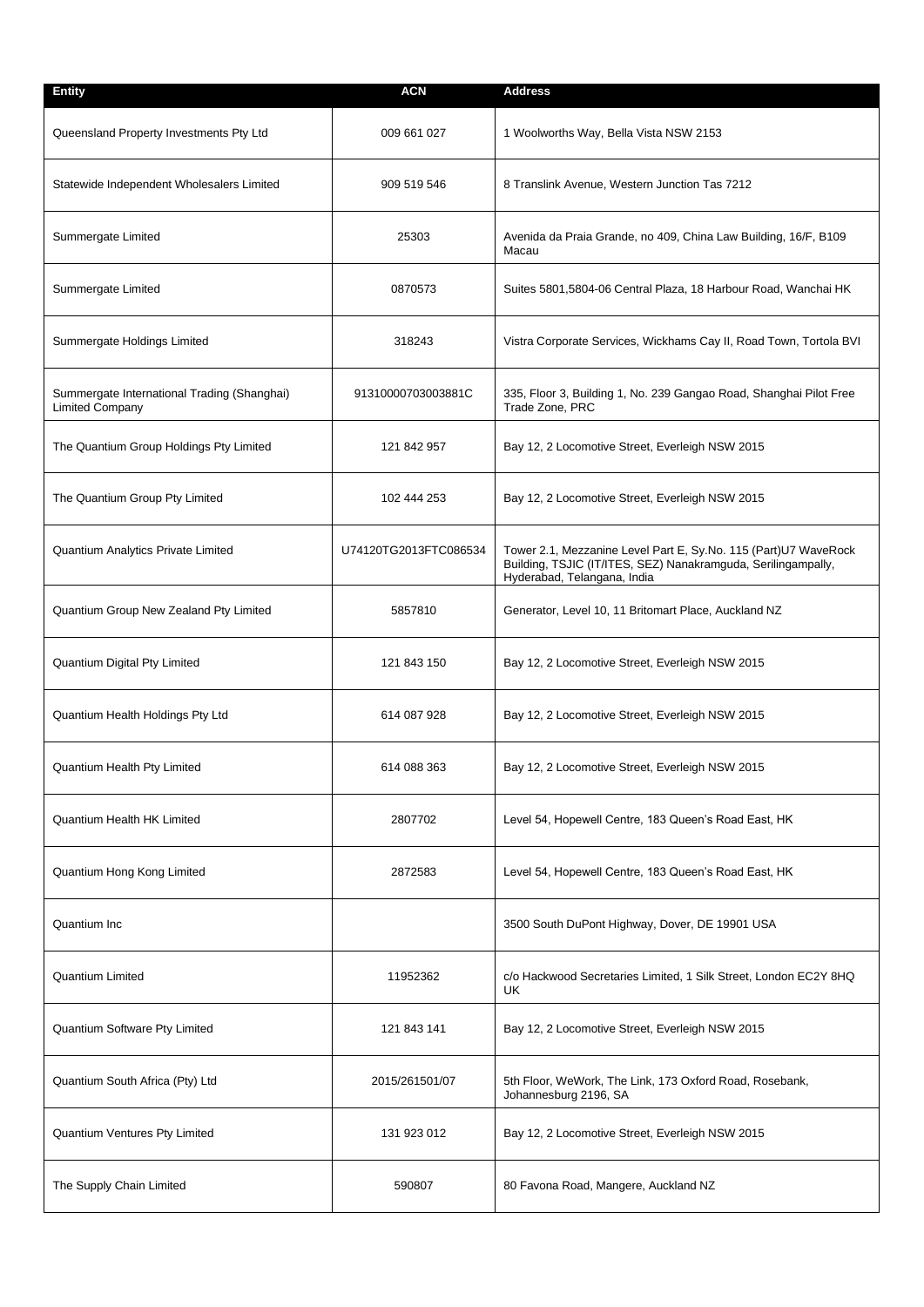| <b>Entity</b>                             | <b>ACN</b>            | <b>Address</b>                                                                          |
|-------------------------------------------|-----------------------|-----------------------------------------------------------------------------------------|
| Universal Wholesalers Pty Limited         | 002 213 185           | 1 Woolworths Way, Bella Vista NSW 2153                                                  |
| Vincentia Nominees Pty Ltd                | 137 903 327           | 1 Woolworths Way, Bella Vista NSW 2153                                                  |
| W23 Pty Limited                           | 632 667 326           | 1 Woolworths Way, Bella Vista NSW 2153                                                  |
| W23 Investments Pty Limited               | 633 803 979           | 1 Woolworths Way, Bella Vista NSW 2153                                                  |
| W360 R&D Pty Limited                      | 635 010 927           | 1 Woolworths Way, Bella Vista NSW 2153                                                  |
| W23 Ventures Pty Limited                  | 640 216 735           | 1 Woolworths Way, Bella Vista NSW 2153                                                  |
| W23 Investments 4 Pty Limited             | 641 479 816           | 1 Woolworths Way, Bella Vista NSW 2153                                                  |
| W23 Incubator Pty Limited                 | 643 172 203           | 1 Woolworths Way, Bella Vista NSW 2153                                                  |
| Weetah Pty. Limited                       | 009 643 430           | 1 Woolworths Way, Bella Vista NSW 2153                                                  |
| WGP No 1 Pty Limited                      | 626 802 631           | 1 Woolworths Way, Bella Vista NSW 2153                                                  |
| WGP No 2 Pty Limited                      | 630 714 920           | 1 Woolworths Way, Bella Vista NSW 2153                                                  |
| <b>Wholesale Distributors Limited</b>     | 550010                | 80 Favona Road, Mangere, Auckland NZ                                                    |
| <b>Wholesale Services Limited</b>         | 537627                | 80 Favona Road, Mangere, Auckland NZ                                                    |
| Woolies Liquor Stores Pty. Ltd.           | 007 939 531           | 1 Woolworths Way, Bella Vista NSW 2153                                                  |
| Woolstar Pty. Limited                     | 008 444 513           | 1 Woolworths Way, Bella Vista NSW 2153                                                  |
| Woolworths India Private Limited          | U74140MH2011FTC222789 | 903, 9th Floor, Shreenath Apartments, Liberty Garden, Malad West,<br>Mumbai City, India |
| Woolworths (International) Pty Limited    | 115 987 972           | 1 Woolworths Way, Bella Vista NSW 2153                                                  |
| Woolworths (H.K.) Holdings Limited        | 2161427               | Suites 5801,5804-06 Central Plaza, 18 Harbour Road, Wanchai HK                          |
| Woolworths (Project Finance) Pty. Limited | 095 449 782           | 1 Woolworths Way, Bella Vista NSW 2153                                                  |
| Woolworths (Q'land) Pty Limited           | 000 034 819           | 1 Woolworths Way, Bella Vista NSW 2153                                                  |
| Woolworths (R & D) Pty Limited            | 066 891 245           | 1 Woolworths Way, Bella Vista NSW 2153                                                  |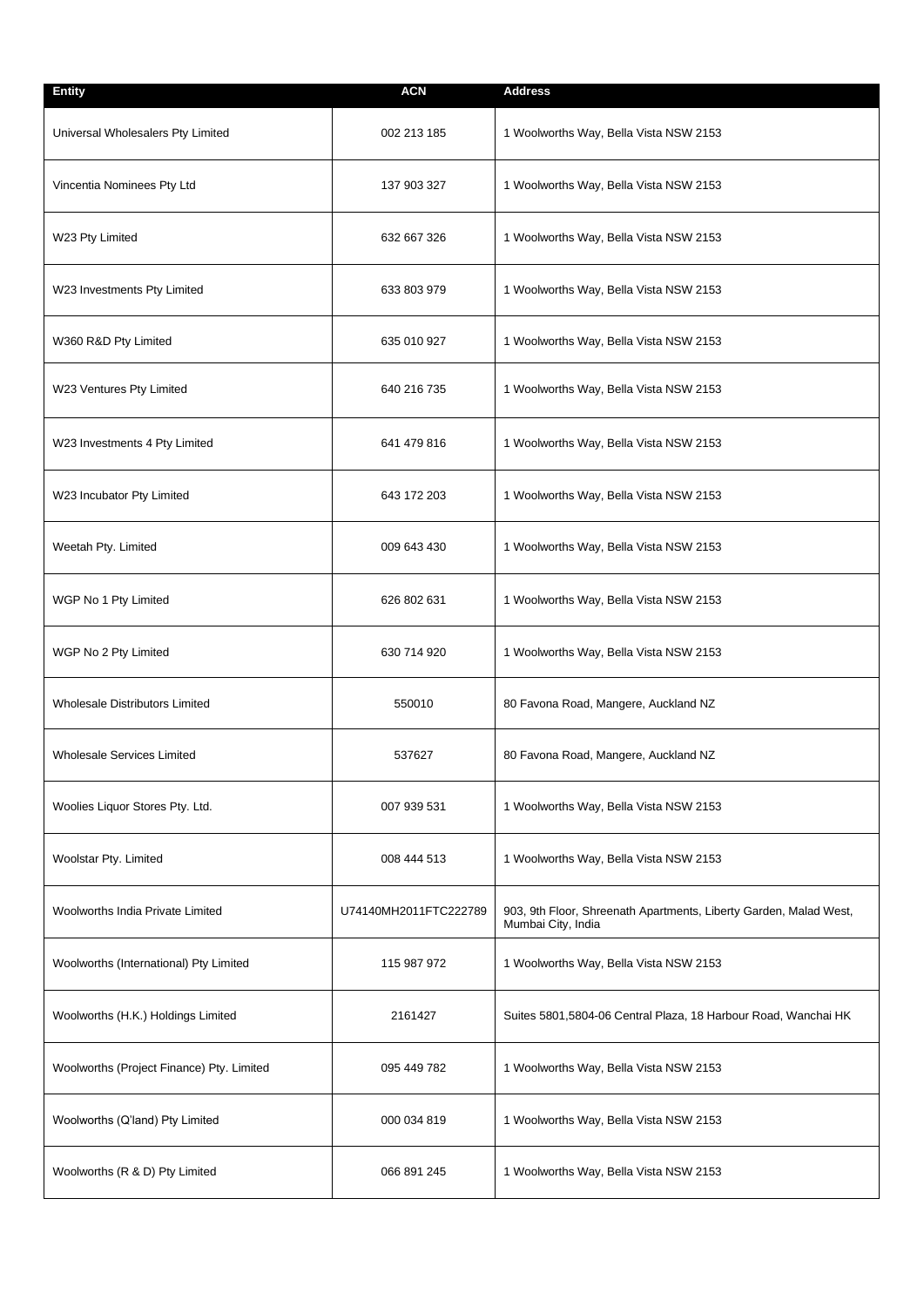| <b>Entity</b>                                               | <b>ACN</b>  | <b>Address</b>                         |
|-------------------------------------------------------------|-------------|----------------------------------------|
| Woolworths (South Australia) Pty Limited                    | 007 873 118 | 1 Woolworths Way, Bella Vista NSW 2153 |
| Woolworths (Victoria) Pty Limited                           | 004 177 155 | 1 Woolworths Way, Bella Vista NSW 2153 |
| Woolworths (W.A.) Pty Limited                               | 008 668 148 | 1 Woolworths Way, Bella Vista NSW 2153 |
| Woolworths360 Pty Limited                                   | 637 393 125 | 1 Woolworths Way, Bella Vista NSW 2153 |
| Woolworths360 Investments Pty Limited                       | 641 809 949 | 1 Woolworths Way, Bella Vista NSW 2153 |
| Woolworths Australian Communities Foundation Pty<br>Limited | 002 885 547 | 1 Woolworths Way, Bella Vista NSW 2153 |
| Woolworths Custodian Pty Ltd                                | 002 940 445 | 1 Woolworths Way, Bella Vista NSW 2153 |
| Woolworths Executive Superannuation Scheme Pty<br>Limited   | 009 973 586 | 1 Woolworths Way, Bella Vista NSW 2153 |
| Woolworths Format Development Pty Limited                   | 159 845 333 | 1 Woolworths Way, Bella Vista NSW 2153 |
| Woolworths Group Payments Pty Limited                       | 646 516 001 | 1 Woolworths Way, Bella Vista NSW 2153 |
| Woolworths Group Superannuation Scheme Pty Ltd              | 010 009 382 | 1 Woolworths Way, Bella Vista NSW 2153 |
| Woolworths International Trading Pty Limited                | 009 714 550 | 1 Woolworths Way, Bella Vista NSW 2153 |
| Woolworths Management Pty Ltd                               | 116 463 355 | 1 Woolworths Way, Bella Vista NSW 2153 |
| Woolworths Marketplace Pty Limited                          | 648 216 264 | 1 Woolworths Way, Bella Vista NSW 2153 |
| Woolworths New Zealand Limited                              | 61262       | 80 Favona Road, Mangere, Auckland NZ   |
| Woolworths New Zealand Group Limited                        | 1686297     | 80 Favona Road, Favona, Auckland NZ    |
| Woolworths Properties Pty Limited                           | 000 039 252 | 1 Woolworths Way, Bella Vista NSW 2153 |
| Woolworths Property Double Bay Pty Limited                  | 137 904 048 | 1 Woolworths Way, Bella Vista NSW 2153 |
| Woolworths Townsville Nominee Pty Ltd                       | 113 597 434 | 1 Woolworths Way, Bella Vista NSW 2153 |
| Woolworths Trust Management Pty Limited                     | 059 357 149 | 1 Woolworths Way, Bella Vista NSW 2153 |
| Woolworths Trustee No. 2 Pty Limited                        | 059 357 327 | 1 Woolworths Way, Bella Vista NSW 2153 |